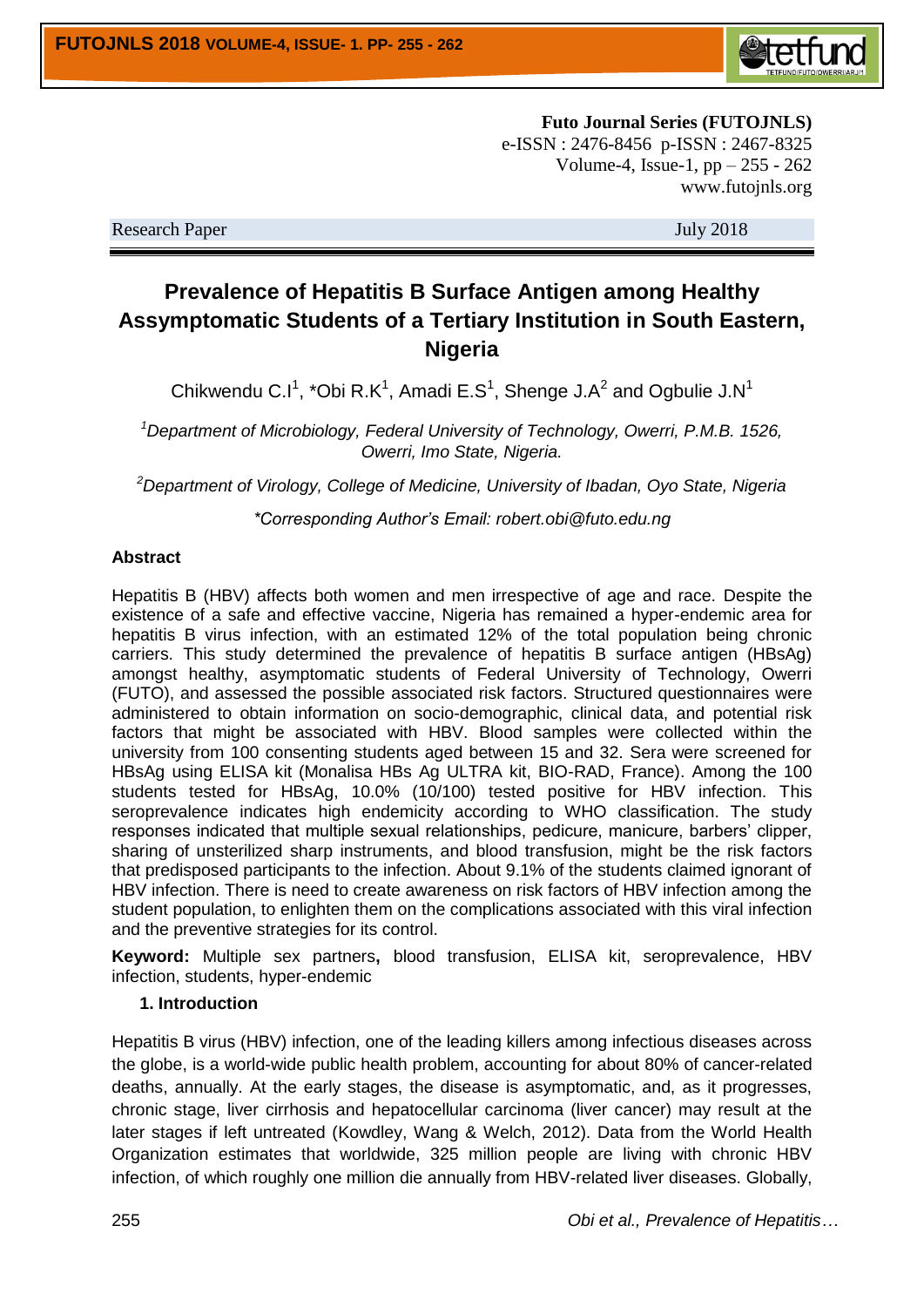

it is estimated that HBV infections and their complications led to about 1.34 million deaths in 2015. Only about 9% of the global population are aware of their HBV status, while the death tolls from this silent killer have continued to rise unabatedly (WHO, 2017).

HBV causes both acute and chronic infections in humans, with varying clinical manifestations (Kao, 2008). During the acute phase, manifestations range from subclinical or anicteric hepatitis to icteric hepatitis and, in some cases, fulminant hepatitis, while in the chronic phase, manifestations range from an asymptomatic carrier state to chronic hepatitis, cirrhosis, and hepatocellular carcinoma (Eng-Kiong & Lok, 2013). Most HBV deaths recorded in 2015 were due to chronic liver disease (720 000 deaths due to cirrhosis) and primary liver cancer (470 000 deaths due to hepatocellular carcinoma) (WHO, 2017).

HBV can be transmitted through percutaneous or mucosal exposure to infected blood or other body fluids. The transmission has been observed with numerous forms of human contact including perinatal / mother-to-child; household (nonsexual); sexual; needle-sharing; and occupational/health-care-related. The highest concentrations of infectious HBV are found in blood. However, other body fluids, such as semen and saliva could also be infectious. Persons with chronic HBV infection are the major reservoir for transmission, although any person testing positive for hepatitis B surface antigen (HBsAg) is potentially infectious to both household and sexual contacts [\(Shepard,](http://epirev.oxfordjournals.org/search?author1=Colin+W.+Shepard&sortspec=date&submit=Submit) [Simard,](http://epirev.oxfordjournals.org/search?author1=Edgar+P.+Simard&sortspec=date&submit=Submit) [Finelli,](http://epirev.oxfordjournals.org/search?author1=Lyn+Finelli&sortspec=date&submit=Submit) [Fiore](http://epirev.oxfordjournals.org/search?author1=Anthony+E.+Fiore&sortspec=date&submit=Submit) & [Bell,](http://epirev.oxfordjournals.org/search?author1=Beth+P.+Bell&sortspec=date&submit=Submit) 2006).

HBV is a partially double stranded DNA virus belonging to the *Hepadnaviridae* family. The viral genome is a circular DNA molecule of 3.2 kb organized in a compact manner with four partially-overlapping open reading frames (ORF) including surface (S), core (C), polymerase (P) and X genes. These viral genes can be translated to different viral proteins from four major transcripts, such as surface antigen (HBsAg), envelop antigen (HBeAg) and core antigen (HBcAg).The host immune system produces corresponding antibodies against these viral proteins, including anti-HBs, anti-HBe and anti-HBc respectively. These antigens and antibody biomarkers lay the basis for serological diagnosis of HBV infection (Kao, 2008). HBV shows a high degree of species specificity and infects only humans and higher primates (Li, Miao, Qi, ZengLiang, & Liang, 2010).

HBV produces several antigens that can be detected in the blood and disappear as the body produce antibodies against them, which normally will bring about antigen-antibody reaction resulting to the elimination of the antigens from the body. The patterns of these and other markers provide clues to the phase of infection. HBV surface antigen and HBV DNA are often the first detectable markers of acute infection, appearing before the onset of symptoms or before elevation of alanine amino transferase (ALT) occurs. By definition, an HBV infection is chronic if surface antigen persists longer than 6 months. HBV e antigen**,** derived from pre-core protein, is considered a marker of HBV replication and infectivity. In chronic infection, e antigen can persist for years or decades. HBV core antigen cannot be detected in the serum, but antibodies against it (anti-HBc) can, first, immunoglobulin M (IgM) and later, immunoglobulin G (IgG) (Chen, 2009).

Between 18 million and 22 million Nigerians are currently infected and approximately 5 will die of causes related to HBV infection. HBV infection is indeed hyper endemic in Nigeria and may be the highest in Sub-Sahara Africa (Musa, Bussell, Borodo, Samaila & Femi, 2015). Over 70% of the population shows evidence of past infection with the virus and 7.3–24% has serological evidence of current infection (average 13.7%) (Nwokediuko, 2011).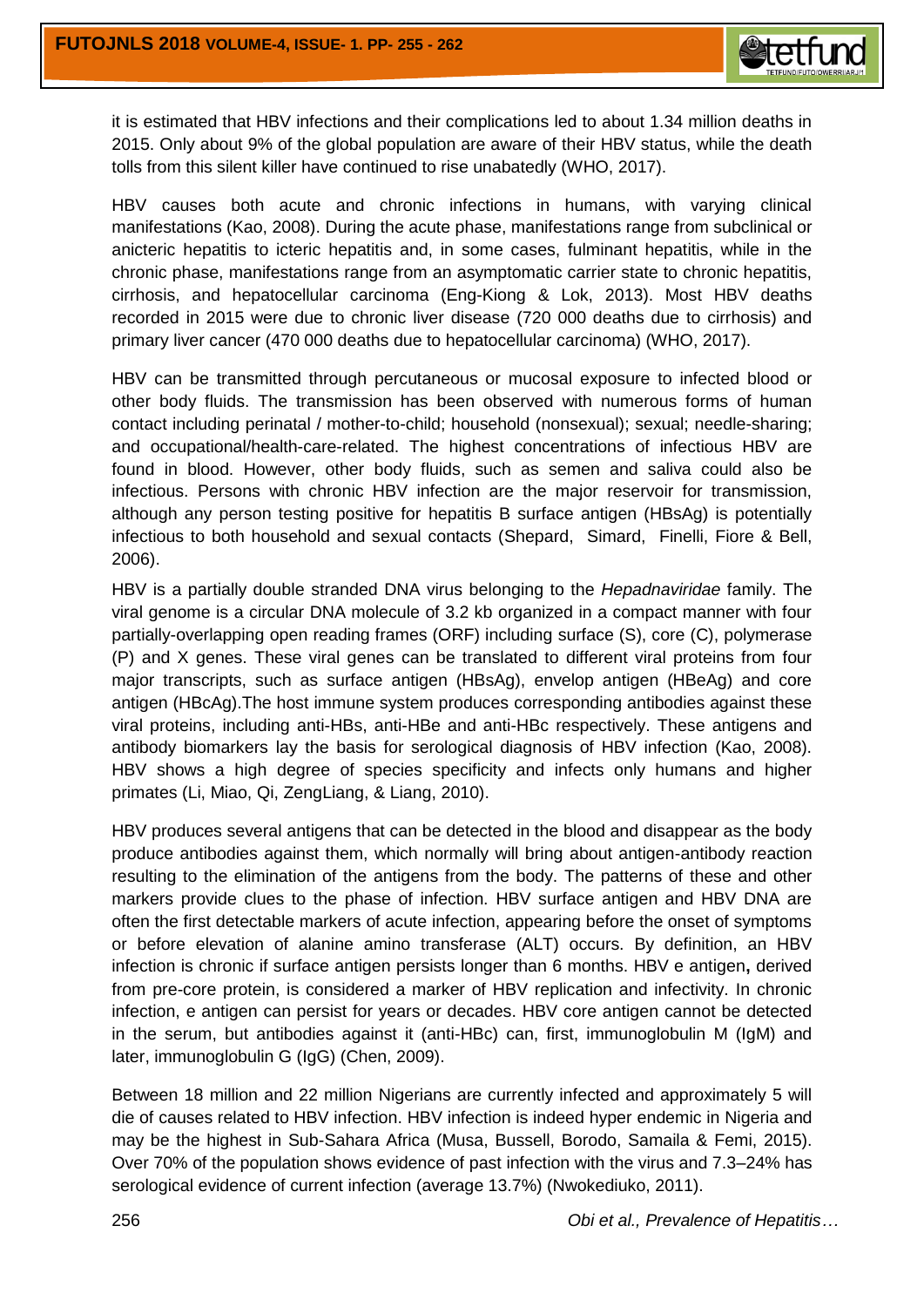

The risk of contracting HBV in Nigeria is substantial, and given that as many as 75% of the population (Ola & Odaibo, 2007) are unaware of their HBV status, it became absolutely necessary to conduct this study among, apparently healthy undergraduate students of Federal University of Technology, Owerri (FUTO), with a view to determining the level of HBV exposure among the students of this tertiary institution.

## **2. Materials and Methods**

## **2.1. Study Design**

This is a cross-sectional prospective study in which blood samples were collected from consenting male and female undergraduate students of Federal University of Technology, Owerri (FUTO).

### **2.2. Study Site**

This study was carried out at the Federal University of Technology, Owerri, Imo State, South Eastern Nigeria.

## **2.3. Study Population**

The study population included randomly selected 60 male and 40 female, students of FUTO, aged between 15 and 32 years. The purpose of the study was fully explained to them and their informed consent obtained prior to collection of samples. The specimen size was determined using the formula:

$$
n = \frac{Z^2 pq}{d^2}
$$

where n = sample size, z = standard deviation (1.96), p = prevalence,  $q = 1-p$  and d = degrees of freedom (0.05), based on the most recent anti hepatitis B virus antibodies prevalence done in Lagos (Adesina, Akinyemi, & Adewale, 2010). The least number of specimens to be collected for the study was calculated to be 89; hence 100 specimens were collected.

### **2.4. Ethical consideration**

Ethical clearance was obtained from the Medical Ethical and Scientific Research Committee of the School of Biological Sciences, Federal University of Technology, Owerri, before the commencement of study. Also, a consent form was given to each student after explanation, to obtain permission.

### **2.5. Inclusion and exclusion criteria**

Those excluded from the study included non-students and students who did not give consent to participate in the study. All consenting undergraduate students were enrolled for the study.

## **2.6. Administration of questionnaire**

A structured questionnaire was administered to the consenting students in order to obtain information on their socio-demographic, clinical data, and potential risk factors that might be associated with HB.

## **2.7. Sample Collection**

Using a sterile syringe, 5 ml of blood was collected via vein puncture and transferred into plain properly labelled vacutainer test tubes, and transported on ice packs in a cold box to the Laboratory of the Department of Microbiology, FUTO. The blood samples were allowed to stand for 60 minutes in an attempt to allow coagulation. The samples were then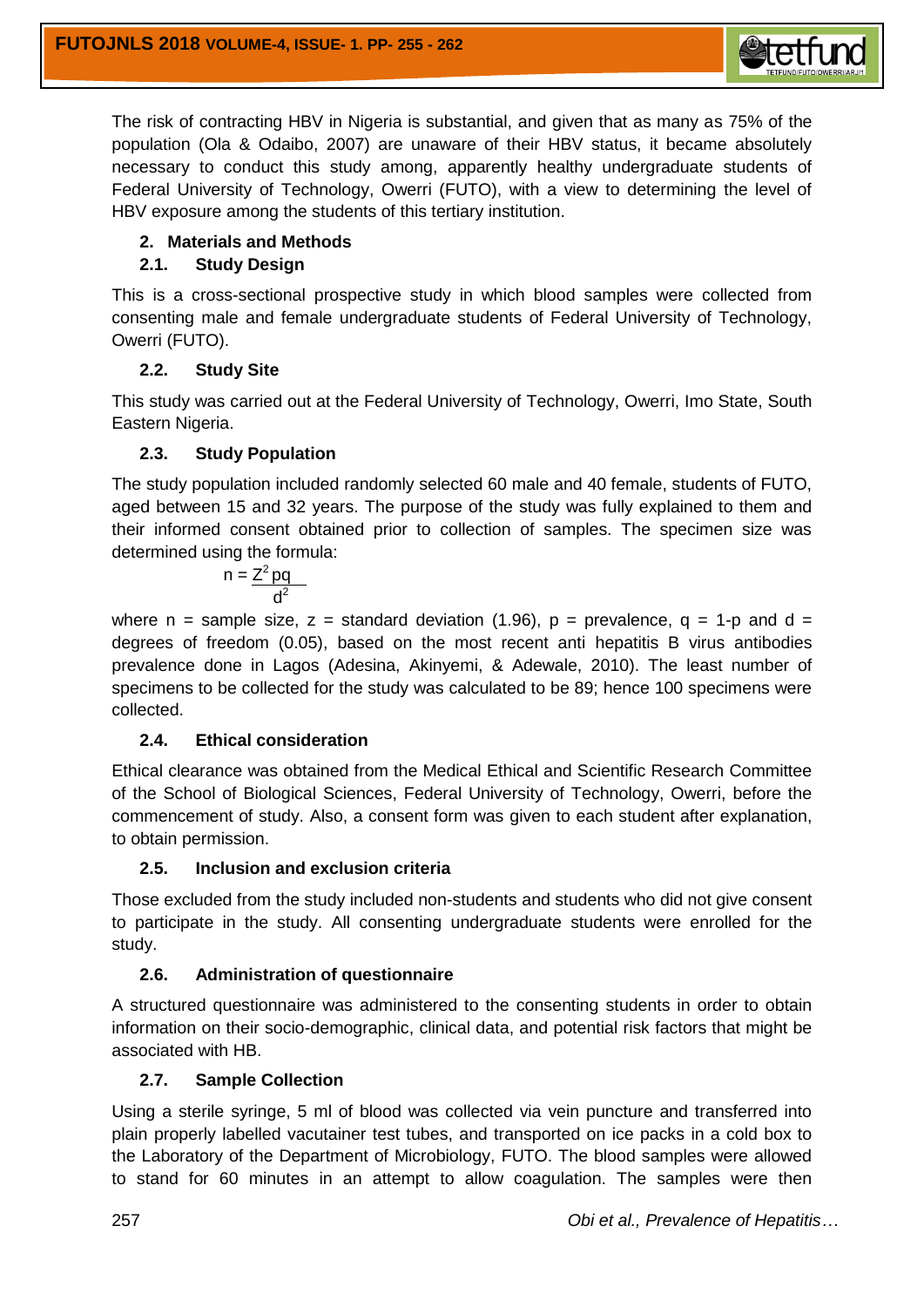

centrifuged at 3000 rpm for 5 minutes. The supernatant (serum) was transferred safely into 2 ml cryovial and stored at -20°C until tested. Samples used for this were collected between October, and November, 2017.

### **2.8. Surface Antigen (HBsAg) Detection**

The serum samples were screened for the presence of HBsAg using Monalisa HBs Ag ULTRA kit, obtained from BIO-RAD, France. The test was carried out based on the manufacturer's instructions. Check value of the control or patient sample **/** extinction value of calibrator 3 = Ratio. The results were interpreted as described by the manufacturers' kit insert.

Ratio <0.07: was considered negative Ratio ≥0.07 to <0.09: was considered borderline Ratio ≥1.1: was considered positive

#### **2.9. Statistical Analysis**

Paired T test was used to compare rate of HBV infection between male and female undergraduates of FUTO using Graph Pad Prism software version 5.01 linear regressions (Graph pad Software Inc., U.S.A): *P < 0.05* at 95% confidence interval was considered significant.

### **3. Results and Discussion**

Results showed that a total of 10 (10%) of the blood samples were positive for the HBs antigen (Table 1). The result also showed that the infection was more pronounced in the age group of 21-23 (21.4%). When the rate of infection in male and female students was compared, it was observed, to be 13.3% in males and 5.0% in females as shown in Figure 1. The potential risk factors, of which HBV was associated with, are represented in Table 2. The most prevalent risk factor associated with HBV infection in FUTO was multiple and indiscriminate sexual relationships (30.8%), while the least was from patronage of public barbers' shops (8.0%). The Table also showed that about 10.9% of the students have not heard of HBV infection before this study, while about 9.1% claimed ignorance of their HBV status.

| Age interval | <b>Total screened</b> | HBSAg-ve | HBSAg +ve      | $% +ve$ |
|--------------|-----------------------|----------|----------------|---------|
| $15 - 17$    | 9                     | 9        | 0              | 0.0     |
| 18-20        | 29                    | 27       | $\overline{2}$ | 6.9     |
| $21 - 23$    | 33                    | 27       | 6              | 18.2    |
| 24-26        | 17                    | 15       | $\overline{2}$ | 11.8    |
| 27-29        | 8                     | 8        | 0              | 0.0     |
| 30-32        | 4                     | 4        | 0              | 0.0     |
| <b>Total</b> | 100                   | 90       | 10             | 36.9    |

Table 1. Prevalence of HBsAg among undergraduate students of FUTO based on age.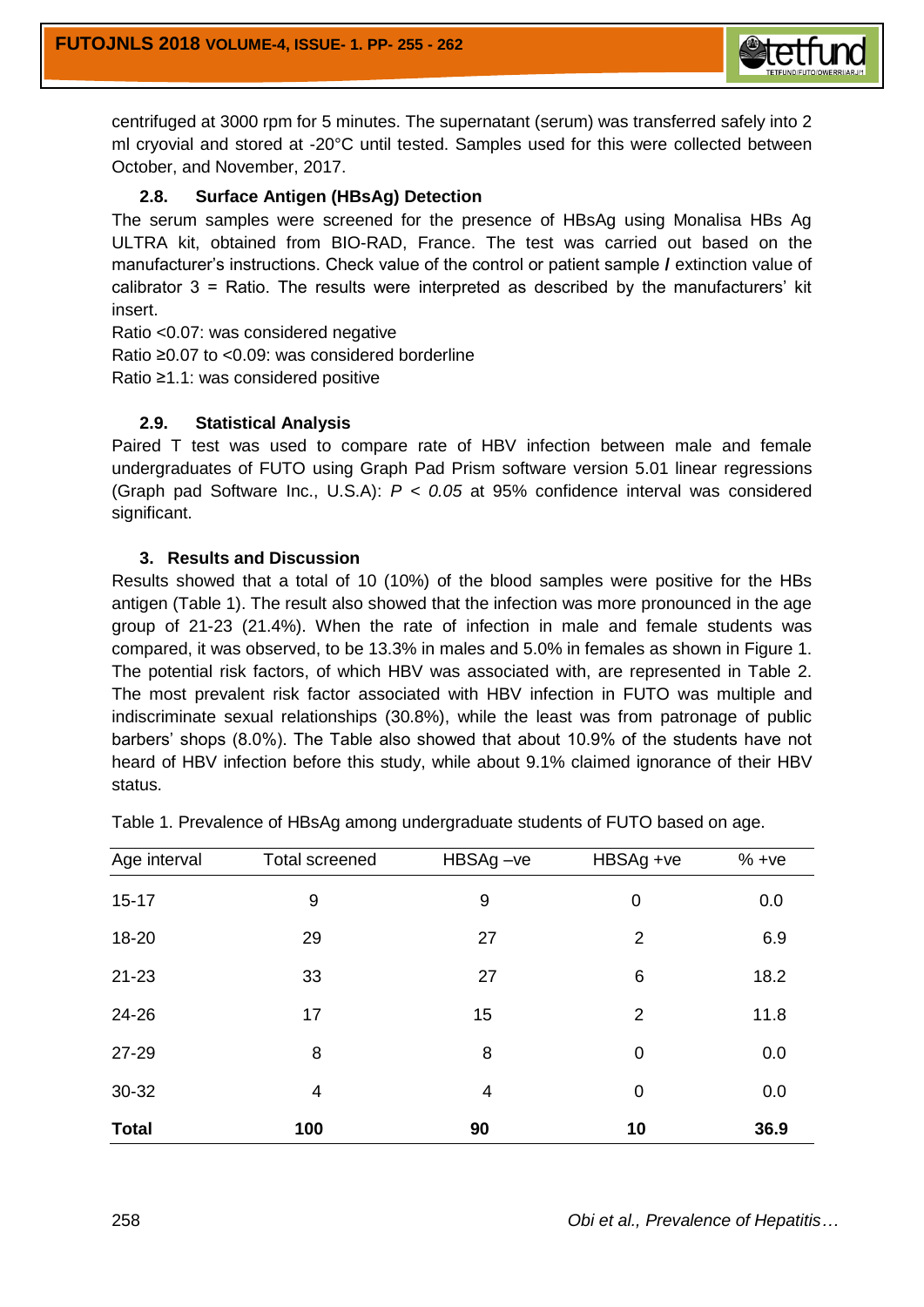

Fig. 1. Rate of HBsAg infection among male and female students

| <b>Risk Factors</b>  |       | <b>Total Screened</b> | $HBSAg -ve$ | HBSAg +ve       | $% +ve$ |
|----------------------|-------|-----------------------|-------------|-----------------|---------|
| <b>Blood</b>         | (Yes) | 11                    | 8           | 3               | 27.2    |
| Transfusion (No)     |       | 89                    | 82          | $\overline{7}$  | 7.9     |
| Multiple             | (Yes) | 13                    | 9           | 4               | 30.8    |
| Sex partners (No)    |       | 87                    | 81          | $\,6$           | 6.9     |
| Share of Sharp (Yes) |       | 24                    | 19          | 5               | 20.8    |
| Objects              | (No)  | 76                    | 71          | 5               | 6.6     |
| Barber clipper (Yes) |       | 50                    | 46          | $\overline{4}$  | 8.0     |
|                      | (No)  | 50                    | 44          | $6\phantom{1}6$ | 12.0    |
| Pedicure             | (Yes) | 23                    | 18          | 5               | 21.7    |
|                      | (No)  | 77                    | 72          | 5               | 6.5     |
| Manicure             | (Yes) | 28                    | 22          | 6               | 21.4    |
|                      | (No)  | 72                    | 68          | 4               | 5.6     |
| HBV awareness (Yes)  |       | 27                    | 25          | $\overline{2}$  | 7.4     |
|                      | (No)  | 73                    | 65          | 8               | 10.9    |
| <b>HBV</b> status    | (Yes) | 12                    | 10          | $\overline{2}$  | 16.7    |
|                      | (No)  | 88                    | 80          | 8               | 9.1     |

Table 2. Risk factors associated with HBV infection among study participants

259 *Obi et al., Prevalence of Hepatitis…*

**Stetft**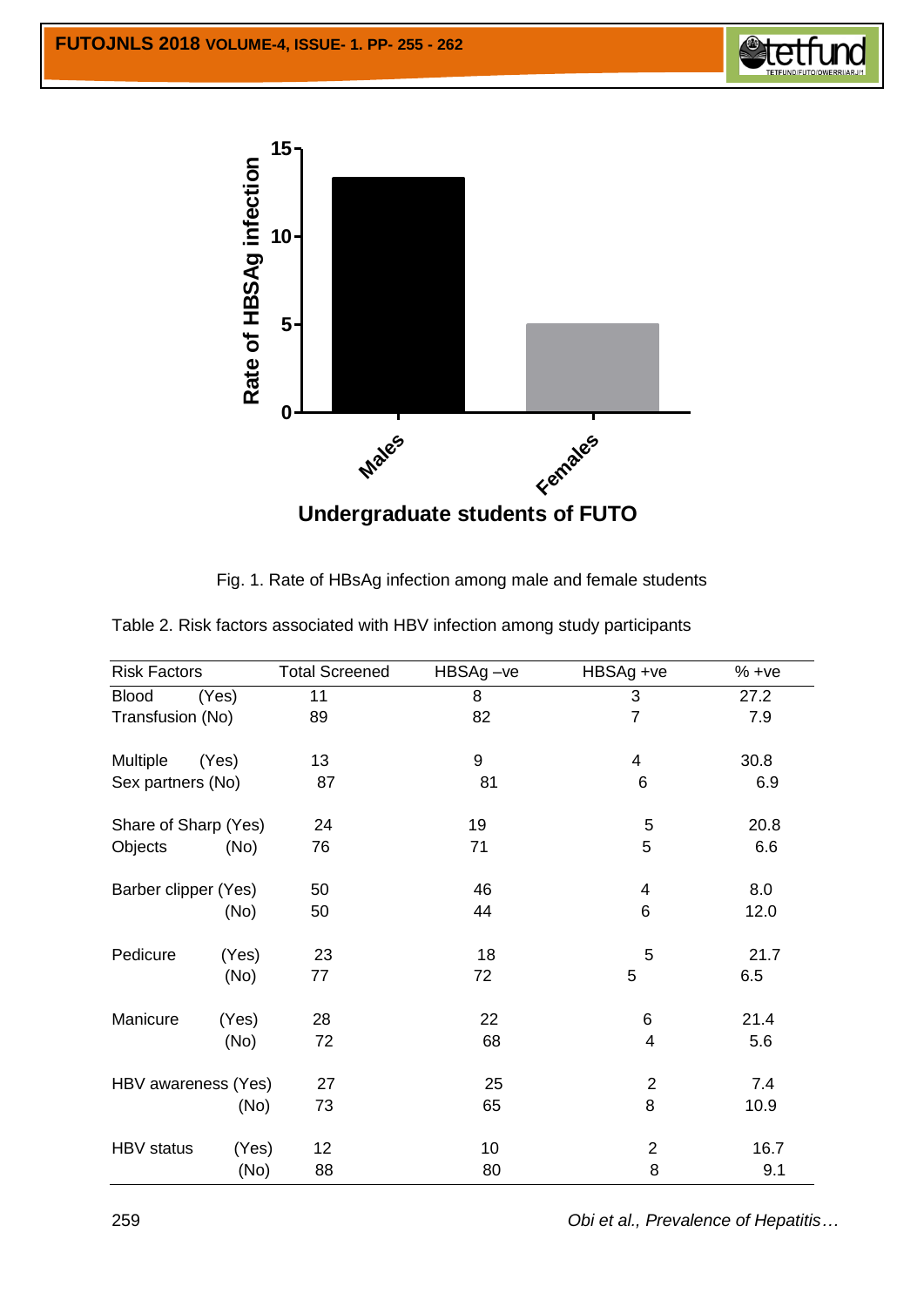

This study determined the prevalence of HBsAg amongst healthy, asymptomatic students of Federal University of Technology, Owerri (FUTO), Nigeria, and assessed the possible associated risk factors. The result (Table 1) indicated that the total prevalence of HBsAg infection in FUTO among students, was 10.0%. This rate was found to be higher in the age groups of 21-23 (18.2%), and 24-26 (11.8%). This could be due to the fact that, these age groups, as adolescents and due to peer pressure indulge in most of the risk associated with HBV infection (Khan, Shams, Qureshi, Israr, Khan, Sarwar & Ilyas, 2011). Our study is in conformity with previous studies conducted on age group carrier rates of HBsAg which indicated that the infection was more prevalent in the young (18-25) than in older age (35- 40) groups (Khan *et al*., 2011; Isa, Aminu, Abdulahi, Sani & Akafyi, 2015; Musa *et al*., 2015; Kolou, [Katawa,](https://www.ncbi.nlm.nih.gov/pubmed/?term=Katawa%20G%5BAuthor%5D&cauthor=true&cauthor_uid=28217218) [Salou,](https://www.ncbi.nlm.nih.gov/pubmed/?term=Salou%20M%5BAuthor%5D&cauthor=true&cauthor_uid=28217218) [Gozo-Akakpo,](https://www.ncbi.nlm.nih.gov/pubmed/?term=Gozo-Akakpo%20KS%5BAuthor%5D&cauthor=true&cauthor_uid=28217218) [Dossim,](https://www.ncbi.nlm.nih.gov/pubmed/?term=Dossim%20S%5BAuthor%5D&cauthor=true&cauthor_uid=28217218) [Kwarteng](https://www.ncbi.nlm.nih.gov/pubmed/?term=Kwarteng%20A%5BAuthor%5D&cauthor=true&cauthor_uid=28217218) & [Prince-David,](https://www.ncbi.nlm.nih.gov/pubmed/?term=Prince-David%20M%5BAuthor%5D&cauthor=true&cauthor_uid=28217218) 2017).

This study also observed that the rate of HBsAg infection in FUTO was higher in male (13.3%) than in female students (5.0%) as shown in Figure 1. The reason that could simply be adduced for this observation was that, males indulge in more of the risk factors that predispose to HBV infection than females. It was observed that more of the male students consented to having multiple sexual partners, as well patronizing local pedicure and manicure vendors, than the females. The trend of gender distribution of HBsAg infection rate in FUTO was not different from that found in other parts of the world (London & Drew, 1977; Khan *et al*., 2011; Kolou *et al*., 2017), and Nigeria (Okonko, Okerentugba & Akinpelu, 2012; Isa *et al*., 2015; Musa *et al*., 2015; Tewase & Chima, 2015). Besides risk factors, studies have shown that, the reason for gender differences in response to HBsAg, is that, females are more likely than males, to produce antibody known as anti-HBs against HBsAg (London & Drew, 1977; Blumberg, 1979). In another study however, Wei-Cheng and Quan-Yan, (2014) identified abnormal forms of apolipoprotein A-I (Apo A-I), a protein involved in fighting inflammation, in the livers of infected males but not infected females.

The risk factors of HBV infection were found to be more prevalent in FUTO, with multiple sexual relationships accounting for the highest rate of 30.8%, while the least, 8.0%, was found among those that patronize commercial barbers' shops. This indicated that, the rate of indulgence in sexual activities among students of FUTO, was very high. This observation was in direct agreement with that made in previous studies about the high rate of sexually transmitted HBV infection among young adults and adolescents (Judson, 1981; Risbud, Mehendale, Basu, Kulkarni, Walimbe, Arankalle, Gangakhedkar, Divekar, Gadkari & Paranjape, 2002; CDC, 2017). Other risk factors such as blood transfusion (27.2%), patronage of commercial pedicure (21.7%) and manicure practitioners (21.4%) were equally prevalent in FUTO, and the fact that about 10.9% of the respondents were either unaware of HBV infection or ignorant of their HBV status (9.1%). Based on the findings of this study, the entire university community is at risk of uncontrolled spread of HBV infection. According to WHO standard, FUTO could be classified as a highly endemic community for HBsAg (Isa *et al*., 2015), as a result of the seroprevalence rate of 10.0% identified among its students.

#### **4. Conclusion and Recommendation**

This study implies that HBV infection is highly endemic among the students. The students who claimed ignorant of HBV infection, and yet are HBsAg positive, could serve as potential reservoirs for transmission of the virus. There is urgent need to create awareness about HBV infection among the student population, to enlighten them on the complications associated with this viral infection and the preventive strategies for its control.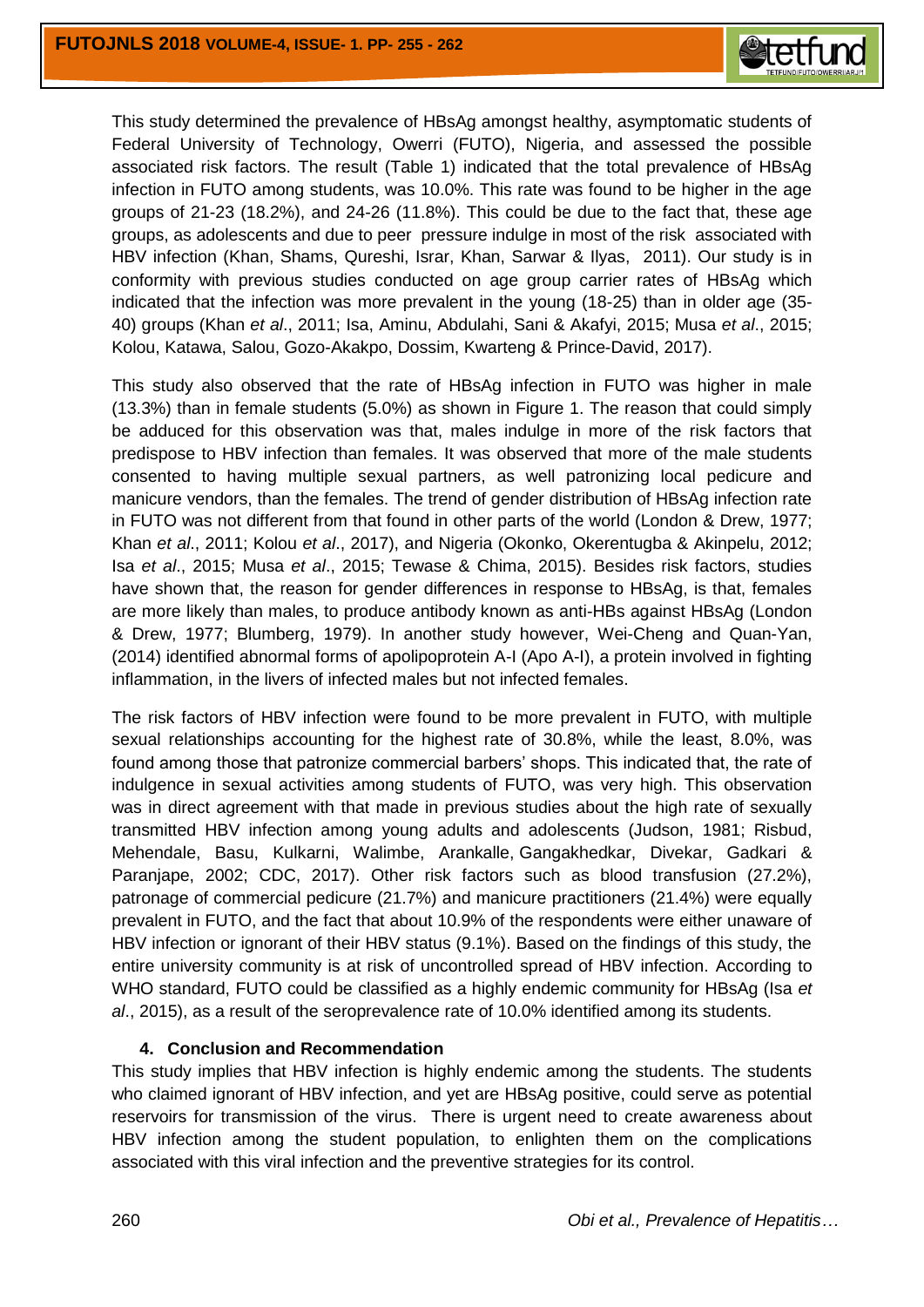

#### **References**

- Adesina, O, Akinyemi, O. & Adewale, I. (2010). Human immune-deficiency virus and hepatitis B Virus coinfection in pregnancy at the University College Hospital, Ibadan. *African Journal of Medicine and Medical Sciences;* 39(10), 305-10
- Blumberg, B. S. (1979). Sex differences in response to hepatitis B virus. *Arthritis and Rheumatism* 22(11), 1261-1266.
- CDC (2017). Sexual Risk Behaviors: HIV, STD, & Teen Pregnancy Prevention. *Adolescentand School Health*; 11
- Chen, L. (2009). Detection of hepatitis B surface antigen, hepatitis B core antigen, and hepatitisB virus DNA in parotid tissues. *Int. J. Infect. Dis.*; 13(1), 20-3
- Eng-Kiong, T. & Lok, A. S. F. (2013). Epidemiology, transmission, and prevention of hepatitis B virus infection. *Ann Intern Med*; 156:271.
- Isa, I., Aminu, M., Abdulahi, S.A., Sani, M.A. & Akafyi, D.E. (2015). Seroprevalence of hepatitis BVirus in a tertiary institution North-Western, Nigeria. *African Journal of MicrobiologyResearch*; 9(3), 171-179.
- [Judson,](https://www.ncbi.nlm.nih.gov/pubmed/?term=Judson%20FN%5BAuthor%5D&cauthor=true&cauthor_uid=6895799) F. N. (1981). Epidemiology of sexually transmitted hepatitis B infections in heterosexuals: A review. *[Sex Transm Dis](file:///C:/Users/Dr.%20Robert%20Obi/Desktop/HBSAg/Epidemiology%20of%20sexually%20transmitted%20hepatitis%20B%20infections%20in%20heterosexuals%20%20a%20review.%20-%20PubMed%20-%20NCBI.htm)*.; 8(4 suppl), 336-343.
- Kao, J. H. (2008). Diagnosis of Hepatitis B Virus Infection through Serological and Virological Markers. *Expert Rev Gastroenterol Hepatol*.; 2(4), 553-562.
- Khan, F., Shams, [S., Qureshi,](https://www.ncbi.nlm.nih.gov/pubmed/?term=Kolou%20M%5BAuthor%5D&cauthor=true&cauthor_uid=28217218) D. I., Israr, M., Khan, H., Sarwar, T.M. & Ilyas, M. (2011). [Hepatitis B virus infection among different sex and age groups in Pakistani Punjab.](https://www.ncbi.nlm.nih.gov/pubmed/?term=Kolou%20M%5BAuthor%5D&cauthor=true&cauthor_uid=28217218)  *[Virology Journal,](https://www.ncbi.nlm.nih.gov/pubmed/?term=Kolou%20M%5BAuthor%5D&cauthor=true&cauthor_uid=28217218)* 8, 225
- [Kolou,](https://www.ncbi.nlm.nih.gov/pubmed/?term=Kolou%20M%5BAuthor%5D&cauthor=true&cauthor_uid=28217218) M., [Katawa,](https://www.ncbi.nlm.nih.gov/pubmed/?term=Katawa%20G%5BAuthor%5D&cauthor=true&cauthor_uid=28217218) G., [Salou,](https://www.ncbi.nlm.nih.gov/pubmed/?term=Salou%20M%5BAuthor%5D&cauthor=true&cauthor_uid=28217218) M., [Gozo-Akakpo,](https://www.ncbi.nlm.nih.gov/pubmed/?term=Gozo-Akakpo%20KS%5BAuthor%5D&cauthor=true&cauthor_uid=28217218) K.S., [Dossim,](https://www.ncbi.nlm.nih.gov/pubmed/?term=Dossim%20S%5BAuthor%5D&cauthor=true&cauthor_uid=28217218) S., [Kwarteng,](https://www.ncbi.nlm.nih.gov/pubmed/?term=Kwarteng%20A%5BAuthor%5D&cauthor=true&cauthor_uid=28217218) A. & [Prince-](https://www.ncbi.nlm.nih.gov/pubmed/?term=Prince-David%20M%5BAuthor%5D&cauthor=true&cauthor_uid=28217218)[David,](https://www.ncbi.nlm.nih.gov/pubmed/?term=Prince-David%20M%5BAuthor%5D&cauthor=true&cauthor_uid=28217218) M. (2017). High Prevalence of Hepatitis B Virus Infection in the Age Range of 20-39 Years Old Individuals in Lome. *[Open Virol J](file:///C:/Users/Dr.%20Robert%20Obi/Desktop/HBSAg/High%20Prevalence%20of%20Hepatitis%20B%20Virus%20Infection%20in%20the%20Age%20Range%20of%2020-39%20Years%20Old%20Individuals%20in%20Lome.htm)*.; 11, 1–7.
- Kowdley, K. V., Wang, C. C. & Welch, S. (2012). Prevalence of chronic hepatitis B among foreign-Born persons living in the United States by country of origin. *Hepatology*; 56, 422
- Li, W., Miao, X., Qi, Z., Zeng, W., Liang, J. & Liang, Z. (2010). Hepatitis B virus X protein upregulates HSP90 alpha expression via activation of c-Myc in human hepatocellular Cell line, HepG2. *Virol. J.* 7, 45.
- London, T. W.& Drew, J. S. (1977). Sex differences in response to hepatitis B infection among patients receiving chronic dialysis treatment. *Medical Sciences*; 74 (6), 2561- 2563
- Musa, B., Bussell, S., Borodo, M. M., Samaila, A. A. & Femi, O. L. (2015). Prevalence of hepatitis BInfection in Nigeria, 200-2013: A systematic review and meta-analysis. *Niger. J. Clin.Pract*; 18, 163-172
- Nwokediuko, S. C. (2011). Chronic Hepatitis B: Management Challenges in Resource-Poor Countries. *Hepat*. 11(10), 786-793
- Okonko, I.O., Okerentugba, P. O. & Akinpelu, A. O. (2012). Prevalence of HBsAG among Attendees of ARFH Centre in Ibadan, Southwestern Nigeria. *American-Eurasian Journal of Scientific Research* 7 (3), 100-105
- Ola, S. O.& Odaibo, G. N. (2007). Alfa-feto protein, HCV and HBV infections in Nigerian patients with primary hepatocellular carcinoma. *Niger Med Pract*.; 51, 33-5.
- Risbud, A., Mehendale, S., Basu, S., Kulkarni, S., Walimbe, A., Arankalle, A., Gangakhedkar, R.,Divekar, A., Gadkari, D. & Paranjape, R. (2002). Prevalence